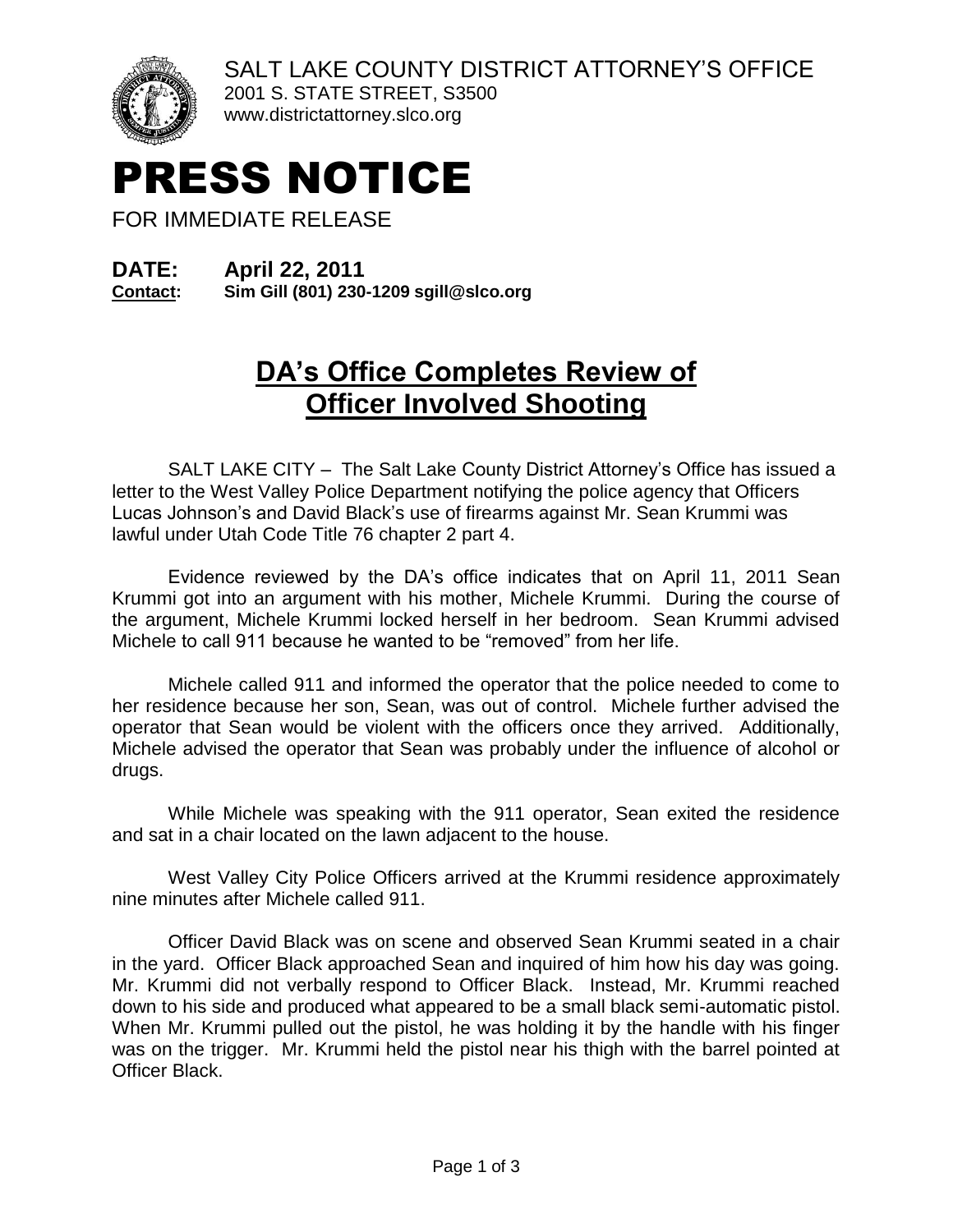

When Officer Black saw Mr. Krummi pull out the pistol, Officer Black immediately twice ordered him to drop the gun. At the same time he ordered Mr. Krummi to drop the gun, Officer Black drew his own sidearm. After twice being ordered to drop the gun and still pointing the barrel toward Officer Black, Officer Black, fearing for his own safety and the safety of the other responding officers, fired two rounds at Mr. Krummi. Both rounds struck him in his torso.

Simultaneous to Officer Black contacting Sean Krummi, Officer Lucas Johnson approached the scene several feet behind and to the side of Officer Black. Officer Johnson observed Mr. Krummi draw a black pistol with his finger on the trigger. Next, Officer Johnson heard Officer Black order Mr. Krummi to drop the gun. As this happened, Officer Johnson drew his own pistol. Officer Johnson observed fire from Officer Black and saw Mr. Krummi extend his arm and raise the gun he was holding toward Officer Black. Officer Johnson then fired a single round toward Mr. Krummi. Officer Johnson's fire was within a fraction of a second after Officer Black's fire. The shot fired by Officer Johnson did not hit Mr. Krummi.

After he was shot, Mr. Krummi dropped the gun he was holding and fell back. The scene was secured and Mr. Krummi was transported to the University of Utah hospital where he passed away a short time later.

Investigators at the scene located Mr. Krummi's pistol. Close inspection of the item revealed it to be a black Airsoft replica of a Taurus Millennium semi-automatic handgun. The tip of the Airsoft barrel, which was originally orange colored, had been altered to a black color. The alteration to the pistol made it visually nearly indistinguishable from the Taurus handgun upon which it is modeled.

Several civilian witnesses at the scene were interviewed. All heard Officer Black order Mr. Krummi to drop his gun at least twice before any shots were fired.

The District Attorney has reviewed this matter under Utah Code section 76-2- 404, and determined that the officer's actions are justified under 76-2-404(1)(b)(i) and 76-2-404(1)(c). Section 76-2-404(1)(b)(i) states that a peace officer is justified in using deadly force when the officer reasonably believes such force is necessary to prevent a suspect from escaping arrest when the officer has probable cause to believe that the suspect has committed a felony offense involving the infliction or threatened infliction of death or serious bodily injury. Section 76-2-404(1)(c) states that a peace officer is justified in using deadly force when the officer reasonably believes that the use of deadly force is necessary to prevent death or serious bodily injury to the officer or another person.